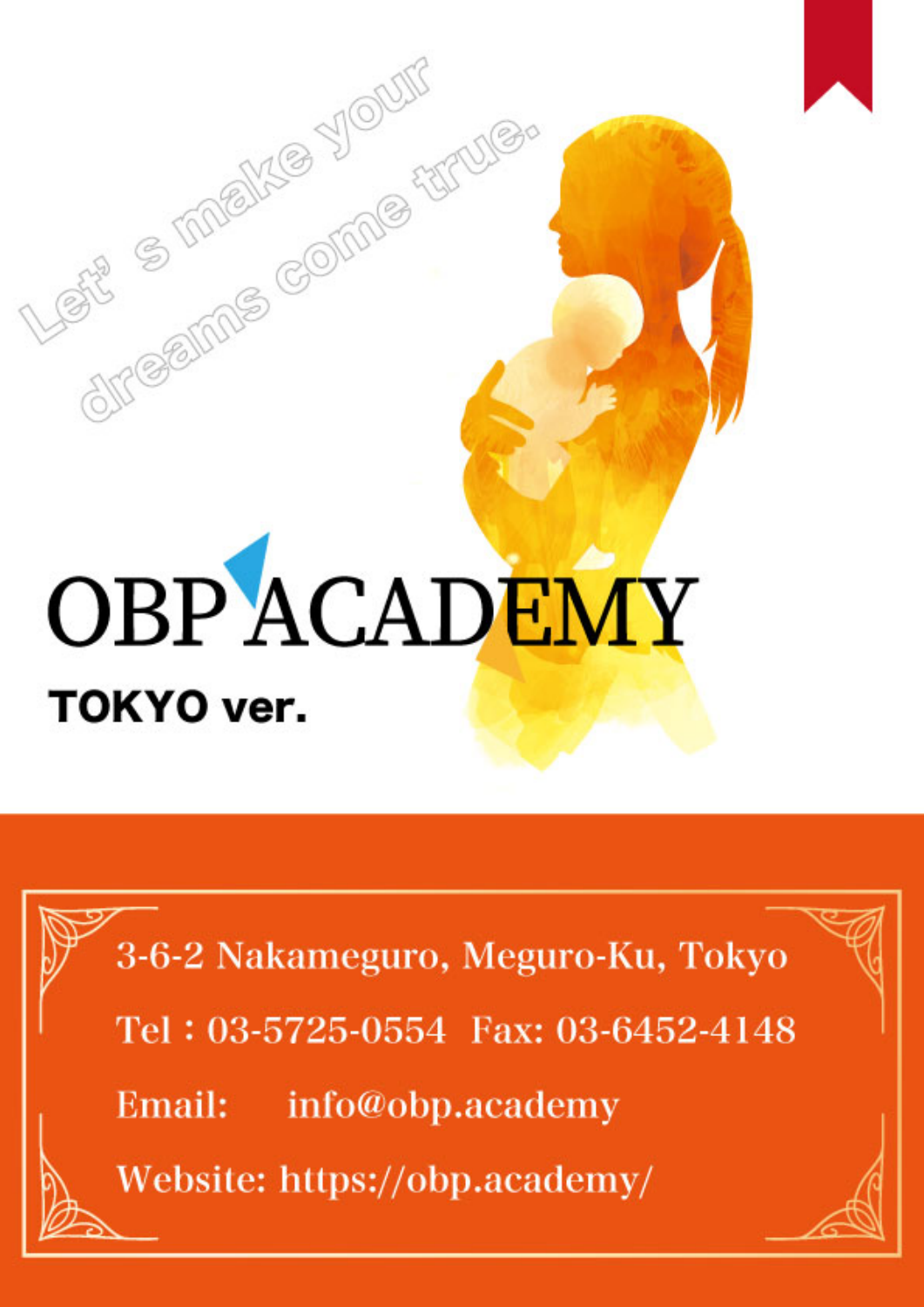#### \*ぃゃ \*<u>^ ど だい</u> \*<br>令和4年度(第2期)2022(Reiwa 4)(Second Term) れい わ ねん ど 東 と う 京 きょう 都 と 子 こ 育 そ だ て て 支 し 援 え ん 員 い ん 研 け ん 修 しゅう

## Tokyo Kosodate Sien-in Training

地域保育コース募集要項 ち いき ほ いく ぼ しゅうようこう

Community Childcare Course Recruitment Guideline





information to apply. なお、お申 込みの際には「オンライン 申 込の 注 意事項」を 必 ずご確認ください。 もうし こ さい もうしこみ ちゅう いっじこう かなら かく にん Please be sure to check "Notes on Online Application" when applying.

https://www.fukushizaidan.jp/111kosodateshien/

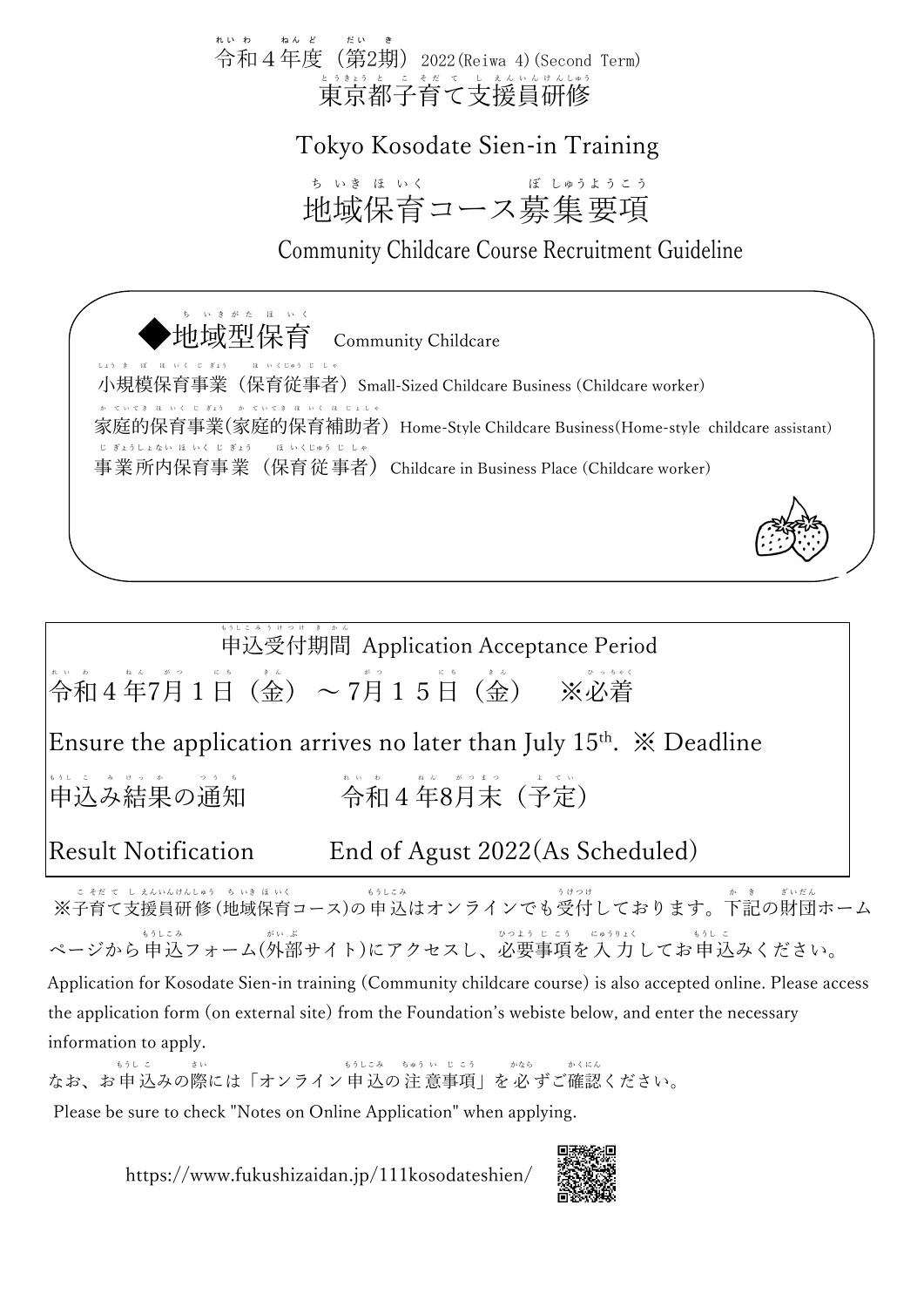# 令 れ い 和 わ 4年 ね ん 度 ど (第 だ い 2期 き )東 と う 京 きょう 都 と 子 こ 育 そ だ て支 し 援 え ん 員 い ん 研 け ん 修 しゅう

2022(Reiwa 4) (2 nd Term) Tokyo Kosodate Sien-in Course

#### 【地域保育コース】 募 ほ 集 要 項 しゅう よ う こ う i<br>L

### [Community Childcare Course] Recruitment Guideline

1 目 的 Aim もくてき

> 「子ども・子育て支援新制度」においては、小 規模保育、家庭的保育等の地域型保育や、地域子ど こ こ そだ し えんしんせい ど しょう きぼ ほいく かていてきほいくとう ちいきがたほいく ち いき こ も・子育て支援事 業 等の担い手となる多くの人材が求められています。このため本研 修 は、保育や子 こ そだっしし えん じ ぎょうとうっ にな て おお じんざい もと ほん けん しゅう ほ いく こ 育 そだ て支 し 援 えん 分 ぶん 野 や の各 かく 事 じ 業 ぎょう 等 とう に 従 じゅう 事 じ することを希 き 望 ぼう する方 かた に対 たい し、必 ひつ 要 よう な知 ち 識 しき や技 ぎ 能 のう 等 とう を修 しゅう 得 とく した『 「 子 こ 育て支援員』を養成することを目的としています。 そだ し えんいん よう せい もく てき

> The "Child, Childcare Support new policy" requires a large number of human resources who will be responsible for community-based childcare such as small-sized childcare and home-based childcare, as well as community childcare and childcare support projects. For this reason, the purpose of this training is to train those who wish to engage in the field of childcare and childcare support, by acquiring the necessary knowledge and skills as " Kosodate Sien-in ".

2 対 象 者 To Whom たい しょう しゃ

> 本コースは、以下の 条 件を満たす方を対 象 としたコースです。 ほん い か じょうけん み かた たいしょう

This course is for those who meet the following conditions.

(1)都内に在住、在勤又は在学の方 Those who live or work in Tokyo

(2)地域において保育や子育て支援等の仕事に関心を持ち、都内において、地域型保育( 小 規模保育や ち いき ほ いく こ そだっしゃ えんなどっかし じごとう かんしん  $\phi_{\rm b}$ と ない ち いきがた ほ いく しょうき ぼ ほいく 家庭的保育、事 業 所内保育)や一時預かり事 業 等の保育 従 事者として 従 事することを希望する方 か ていてき ほ いく じ ぎょうしょない ほ いく いち じ あず じ ぎょうとう ほ いくじゅう じ しゃ じゅう じ き ぼう かた Those who are interested in childcare, and wish to work as childcare workers in childcare facilities such as; Community Childcare (Small-sized childcare business, Home style childcare business, and/or Childcare in business place) or in Temporary custody Business located in Tokyo.